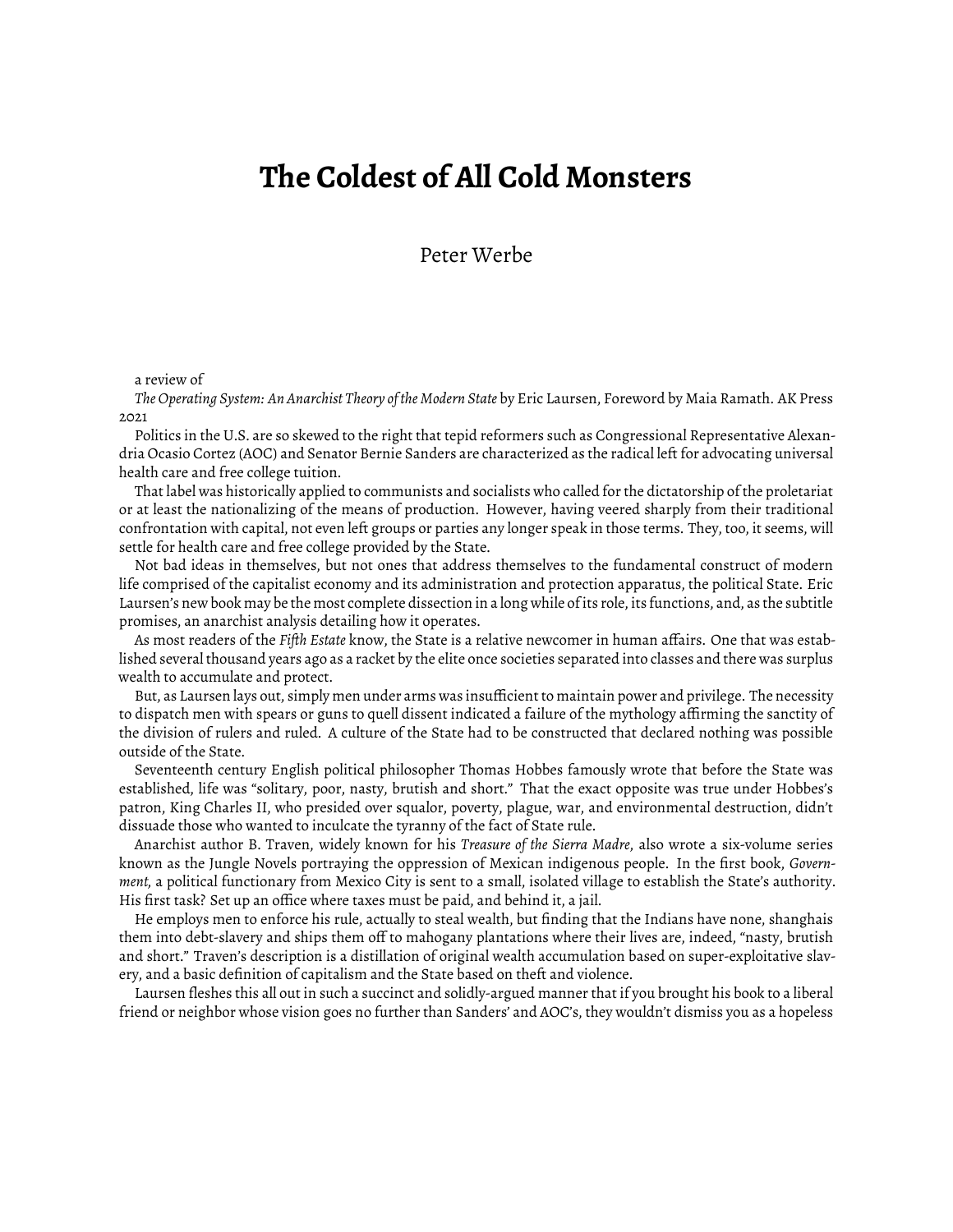and unrealistic utopian. Although, on second thought, they might. Agreeing with the anarchist critique of the State is one thing. Thinking its elimination is possible is another.

To this Laursen writes: "The State's control of the narrative imposes a series of false choices that force us to debate our future only on the State's terms." Its terms are inherently hierarchal, patriarchal, and planet destroying. There have been uprisings against the State and its social construct since antiquity, but usually unsuccessful, and repressed with great ferocity from the protectors of the State. Successful ones in the 20<sup>th</sup> century under the banner of communism only served to secure the rule of the State more tightly.

Laursen's look at the intricate workings of the Operating System demonstrates that the State isn't just one oppressive institution among many. It is the core that makes all other systems function. It runs capitalism which, contrary to Marxist thought, can be located at the moment things became central to human affairs and the pathology of rulers and ruled arose.

Slaves in pharaonic Egypt or in the Americas, or early wage workers in mines and manufacturing would think a debate about when capitalism arose to be a bit off-point. To workers who labored through the ages, forced by the apparatus and the conventions of the State to provide labor for products and the enrichment of the rulers would have trouble distinguishing between the neat epochs laid out by Marx.

Without the State, one realizes upon reading Laursen's book, the human species probably would not have been able to expand its population to the point that it endangers itself and the planet's other creatures.

It is the State in service to capital that takes on the mega-projects, from pyramids to interstate highways, creates self-justifying myths of its immutability and necessity, inculcates the ruled and the rulers with its dominant ideology, systematizes work and leisure, makes perpetual war to extend its territory at the expense of other States, and organizes official violence to police the poorest, and to blunt challenges to its ultimate authority.

If small band and tribal society had continued, one could speculate that our species would not have grown to the cancerous proportions that now dominate all others.

Even rebels against how society is presently constituted, who demand a State based on precepts of fairness and equality, take the State and its society as a given. They hope that fixes, ones that are certainly dreadfully needed, can create a world of justice and environmental sanity they envision. The reformers take the State for granted as a rational formation to administer human affairs, one that can be made to serve humans, not exploit them.

Anarchist science fiction writer, Philip K. Dick's *Clans of the Alphane Moon* has a sharper critique of the State's institutions than what the reformers take for granted. On Alpha III M2, a former satellite-based global psychiatric institution for colonists, the structures of the modern, contemporary State on Earth are all there.

But, it is a funhouse mirror, a madhouse where those who are considered the norm of our culture on Earth, have organized themselves into psychiatric diagnostic groups. The Pares suffer from paranoia and are the politicians. The Manes who experience mania are the warriors. Skitzes, who suffer schizophrenia are poets and the religious, and so on. Dick's very clear suggestion that what we take for granted is, in fact, quite insane.

The difficult question Laursen confronts towards the end of his book is how do we move beyond the State and eventually leave it as a bad, somewhat short in terms of human existence, experiment in how to administer life? He advocates that "we first have to free our minds of the State." That doesn't mean never participating in thrusts to protect people and the planet.

In fact, the opposite.

The idea to make demands that are unrealizable by capitalism and the State isn't a new concept among revolutionaries, and shouldn't be done instrumentally. But stopping a pipeline, demanding that Black Lives Matter, defunding the cops, supporting women's reproductive rights have the potential to grow into the death of a thousand cuts for the State if they take on enough momentum and mass involvement.

In the last chapter of *The Operating System*, "We Create Our Own Reality," Laursen writes that opponents of the State have more tools at hand than we may think. He points to "the general strike, mutiny within the armed forces, seizure of government facilities and key businesses, and mass refusal of the State." All to be used at the appropriate time, but those presuppose a crisis situation that hasn't arrived and organizing which has not developed.

What to do while waiting for the insurrection against the State and capital? Something we've always done. Create prefigurative projects and communities that carry with them the vision of the world we want. An infoshop, a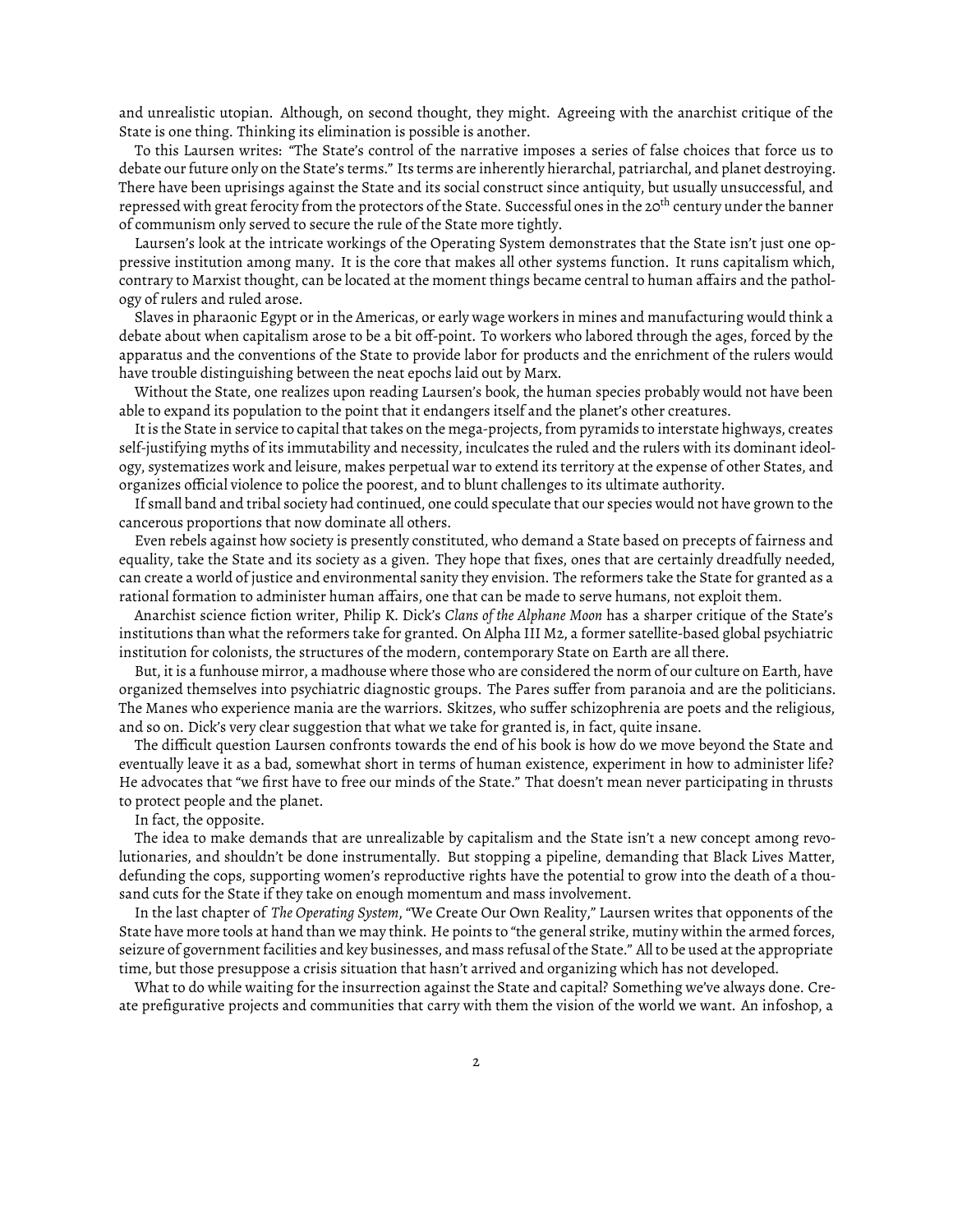book fair, or community gardens may seem like a weak weapon against the all-powerful State, but it can be where we start. If not there, where?

Peter Werbe is a member of the *Fifth Estate* editorial collective. His book, Summer on Fire: A Detroit Novel is in its third printing. He lives in the Detroit area.

## **Attacks Against the State & Capital Following the George Floyd Murder (text box)**

Although the massive demonstrations in Summer 2020 following the murder of George Floyd were mostly peaceful, at least 28 people died in the wave of social unrest that rocked the United States.

In this 10-week period, there were 574 riots; 624 arsons; 2,382 incidents of looting; 97 police vehicles set on fire; and 12,241 people arrested for protest related activities. In addition, at least 13 police were shot, 9 were hit by cars and 2,037 were reported injured in the riots, mostly from rocks, bricks, and other projectiles.

This uprising caused at least \$2 billion in property damage, the highest recorded damage from social unrest in US history, and forced more than 200 cities to impose curfews and mobilize 96,000 national guard troops in 34 states. These are undoubtedly low estimates.

Thousands of hours of video footage, mountains of arrest data, and hundreds of personal stories and narratives demonstrate that this attack on capitalist and State infrastructure was massive, widespread, popular in nature, and done by oppressed peoples acting in coordinated and intentional rage.